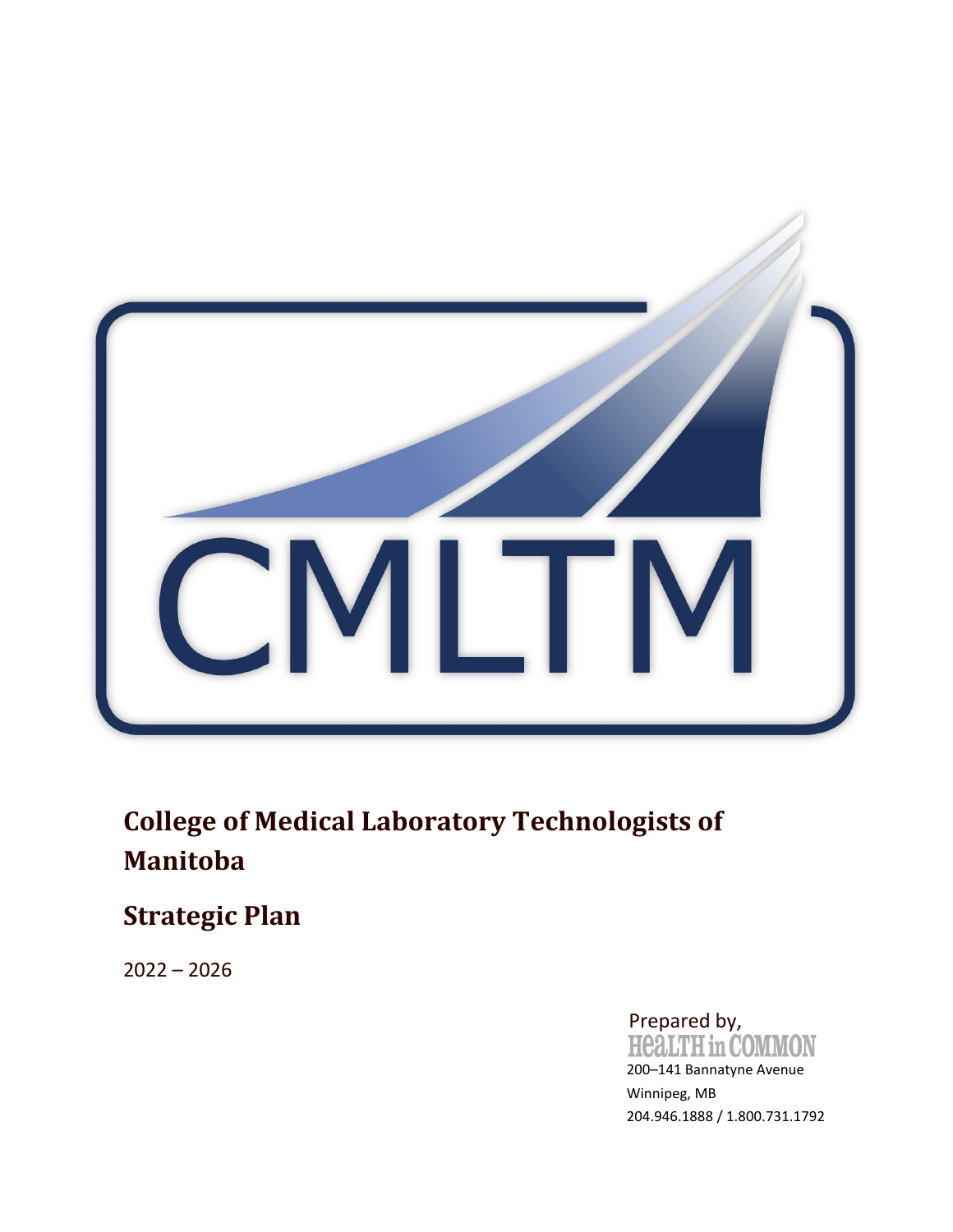# **Background**

To provide direction over the next four years, the College of Medical Laboratory Technologists of Manitoba (CMLTM) engaged in a strategic planning process that included two (2) surveys and a facilitated planning session. The process was guided by a Strategic Planning Committee.

Survey responses provided feedback on the current mission statement; organizational strengths and challenges; external trends or changes that may impact the organization, and three (3) issues that are critical for CMLTM to address. Completed surveys were received from a total of 87 CMLTM members and 6 out-of-province regulators.

On October 23, 2021, an opportunity was made for Council and staff to reflect on CMLTM's desired long-term impact and mission; identify organizational goals and objectives; and discuss strategic priorities. This process was informed by survey responses, including the review of CMLTM's identified strengths, challenges, critical issues, and mission statement feedback.

Based on the information gathered during the planning session, a draft framework was developed, including the desired long-term impact, mission, goals, objectives, and strategic priorities.

After review and feedback by the Registrar, the Strategic Plan was approved by Council.

## Next Steps

Each year an operational plan will be developed that aligns with the goals and objectives in the Strategic Plan. Strategic Priorities will be included in the operational plan as a Foundational Goal.

Progress on the Strategic Plan will be monitored by Council based on agreed upon outputs and outcomes.

## Strategic Issues

Based on survey responses, the following strategic issues were proposed and considered in the development of 4 year goals and strategic priorities.

## 1. Create shared expectations and identify priorities

The role of CMLTM needs to be clarified for registrants and the public. This includes identified priorities (or shared areas of focus) to frame expectations and create accountability.

When developing priorities, consideration must include scope of practice and recruiting new MLTs. The lack of consistency with respect to scope of practice creates tension between MLTs and MLAs that is further exacerbated by licensing (only MLTs pay for a license). With a diminishing membership and an MLT shortage, there is a need to promote the profession and recruit new MLTs. Licensing requirements need to be consistently applied.

CMLTM needs to determine where resources can be most effectively used. The impact of the RHPA transition will need to be considered.

## 2. Develop a sustainable funding model

CMLTM relies solely on membership fees for revenue. With concerns raised about the sustainability of this funding model, there is a need to explore opportunities for fund development and cost-savings.

CMLTLM members are frustrated. Increasing membership fees and the building purchase are identified as sources of frustration.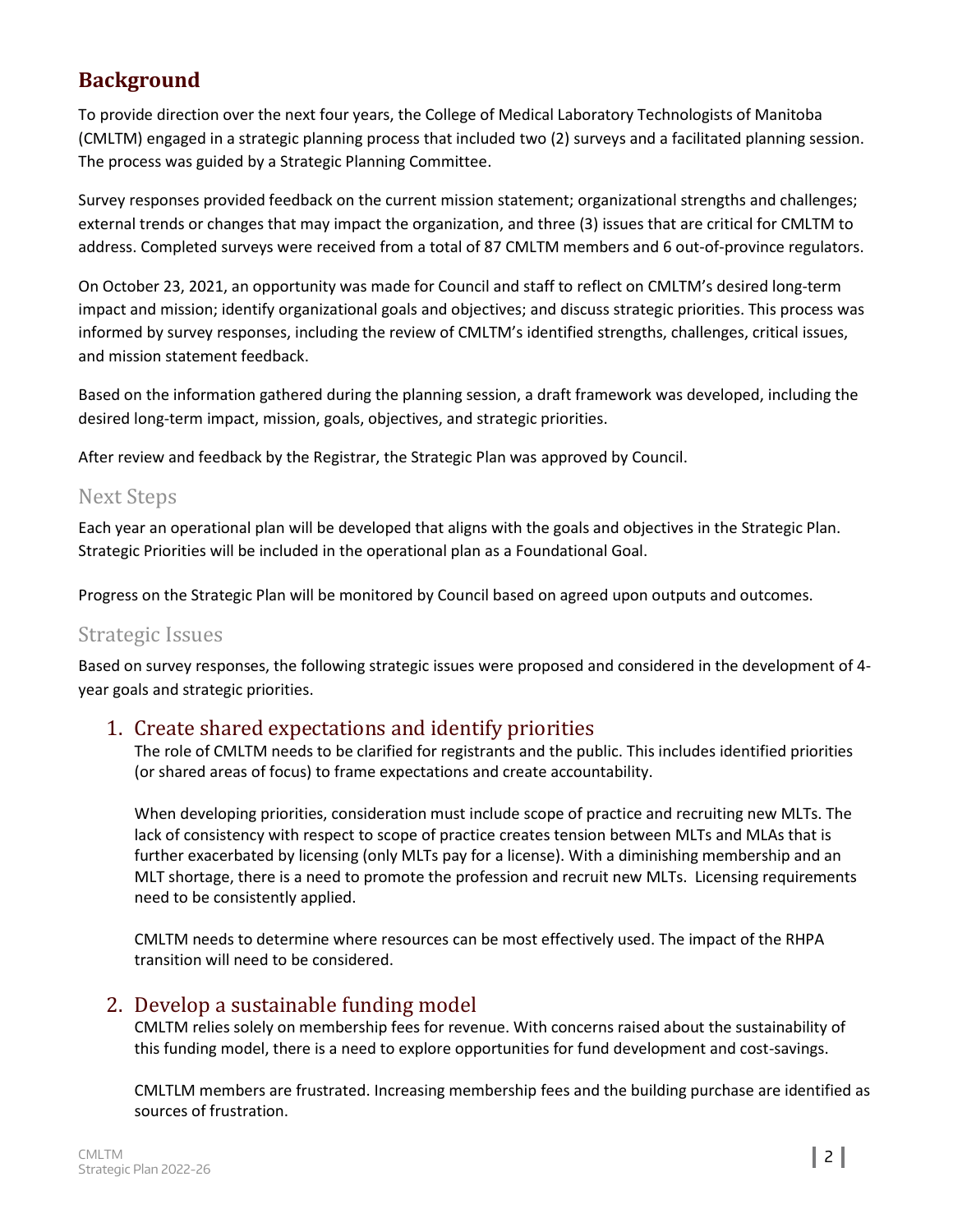## 3. Strengthen relationship with members

Directly related to the need to address members frustration with fees, is the need to engage members in meaningful ways – including identifying priorities supported by membership fees. Communication and the tone of the organization were identified as areas of concern.

Expanding and improving the continuing education provided is an opportunity to improve membership engagement and create 'value added' for members.

## **Framework for Planning**

#### Vision

Excellence and leadership in the regulation of medical laboratory technologists.

## Values

#### *Leadership*

The College will provide expertise and continually seek improvement in professional regulation and practice.

#### *Integrity*

The College will conduct itself in a professional, fair, honest, and transparent manner to our members and the public.

#### *Accountability*

The College will be accountable to the public, government, and our members by following policy and conducting investigations in a fair, equitable, and confidential manner.

#### Mission

CMLTM ensures public safety by upholding an ethical and competent medical laboratory technologist practice.

## Long-term Impact

Public confidence in medical laboratory technology regulation and the protection of public interest.